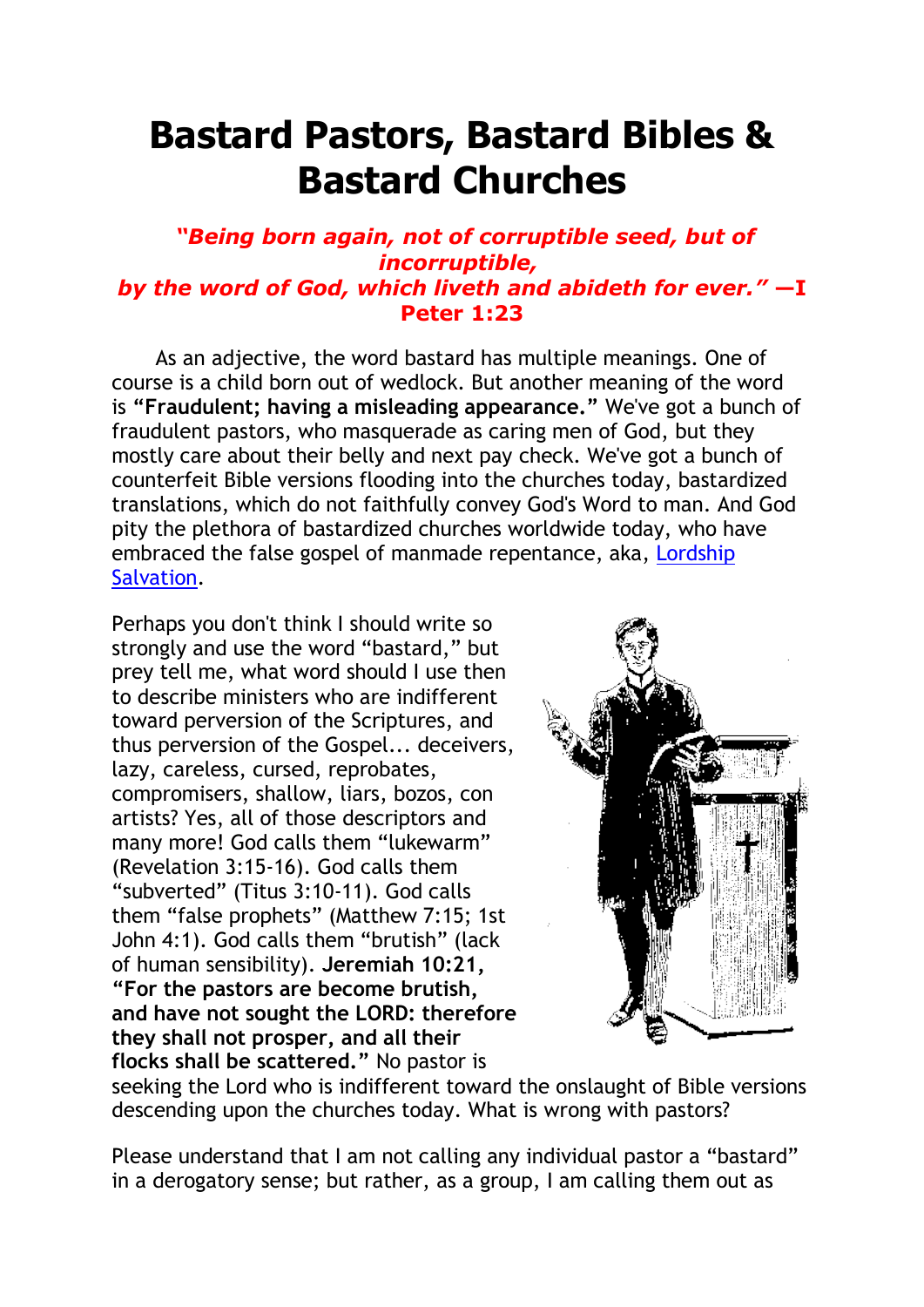shameful clergy, a lackadaisical bunch of wimps, who are woefully indifferent and don't care about the truth of God's Word, which horribly dishonors God. I am aghast that so many pastors today just don't care, avoiding getting into the Bible issue debate. Ladies and gentlemen, every religious leader and church is involved, whether you want to be or not. May I say kindly, if you're not a part of the solution, then you are part of the problem. You really are!!! If you are not taking a stand for God, by exposing the Devil's counterfeit Bible PERversions, then you are AWOL from the battle. You are a conscientious deserter! You are pulling on the same rope as the Devil. It's been said that the biggest problem in America today is apathy, but who cares? (pun intended).

#### **The Devil Just Published ANOTHER Bible Version, the 2017 'Christian Standard Bible'!**

Check out this major bullcrap. It was just in 2003 that the Southern Baptist Convention (SBC) published their own contaminated Bible version, called the "[Holman Christian Standard Bible](http://www.jesus-is-savior.com/Bible/hcsb.htm)" (HCSB), and they've been changing it ever since...

**The HCSB was updated in 2010. The most significant change was an increase in places where the covenant name of God, known as the tetragrammaton, was transliterated as "Yahweh," rather than translated as "LORD." In the first edition Yahweh was found in 78 places; the update raised that to 495 instances. (The tetragrammaton appears in over 6,800 places in the Hebrew Bible.) Text editions began rolling out in 2010.**

**In June 2016 B&H Publishing announced a major revision of the translation that will be called simply the Christian Standard Bible (CSB). The CSB printed text began appearing in March 2017 with the electronic edition already available. The 2017 edition of CSB has now followed the tradition of most English versions of rendering the tetragrammaton with a title rather than a proper name, thus removing all 656 appearances of the personal name of God- Yahweh. Thus both Adonai ( Heb. for Lord) and the tetragrammaton are translated by the same English word. This is a major reversal of the direction the committee has done for the past decade of highlighting that God has a personal name that should be in Scripture. As stated in the introduction of the HCSB: "Yahweh is used more often in the Holman CSB than in most Bible translations because the word LORD in English is a title of God and does not accurately convey to modern readers the emphasis on God's name in the original Hebrew."**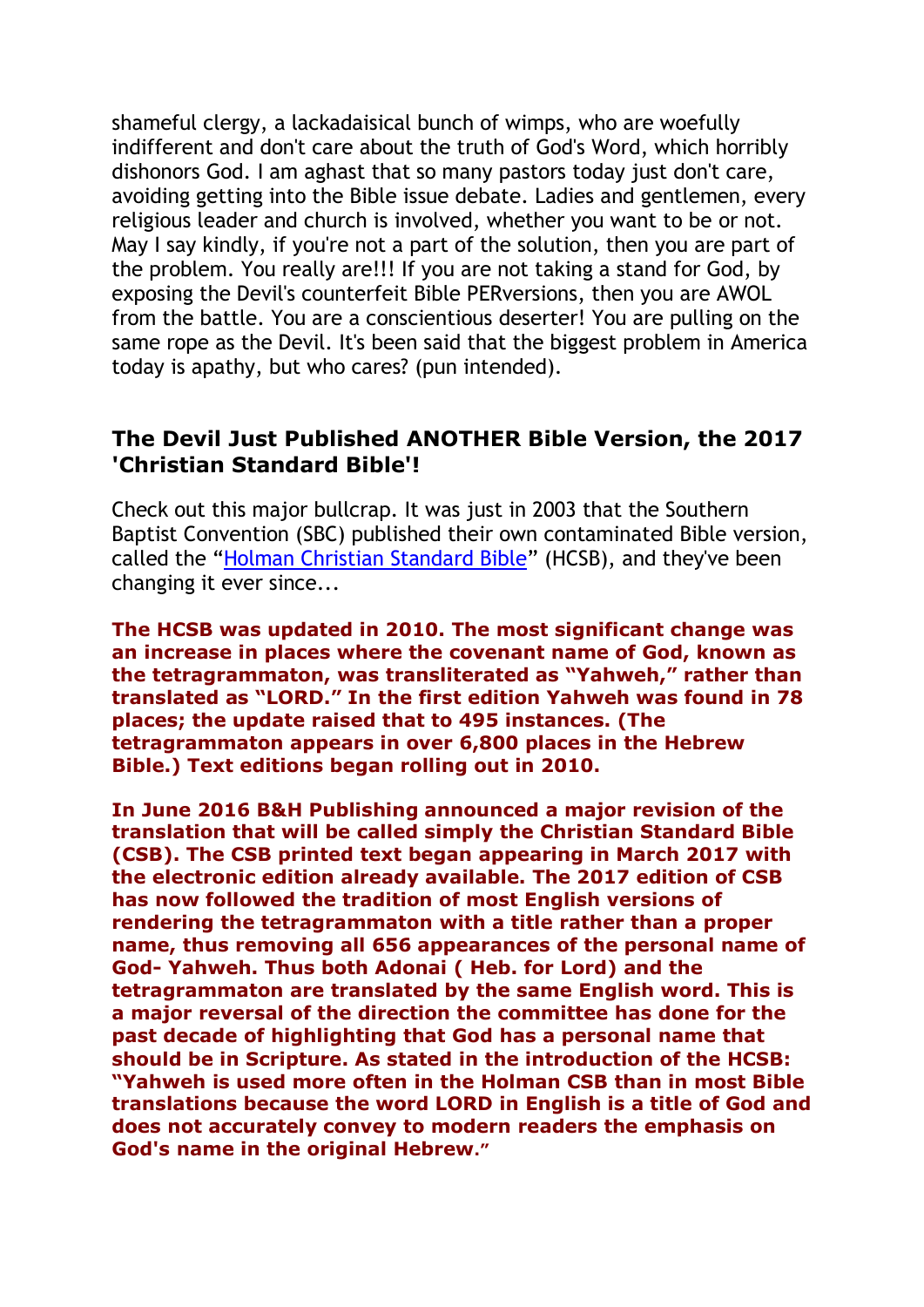#### **SOURCE: [https://en.wikipedia.org/wiki/Holman\\_Christian\\_Standard\\_Bible](https://en.wikipedia.org/wiki/Holman_Christian_Standard_Bible)**

Oh boy, that's all we need, another Bible version!!! Folks, are you starting to realize that the Devil isn't going to stop publishing more Bible versions? Here's some information on the brand new bastardized, Christian Standard Bible (CSB). I know bullcrap when I hear it, and THIS IS SOME MAJOR BULL...

**"The Christian Standard Bible incorporates the latest scholarship and linguistic advances, resulting in a highly accurate text for preaching and serious study," said Bible Publisher Dr. Jeremy Howard. "And the clarity of the CSB's language will inspire readers to read it, live it and then share it."**

[http://www.bhpublishinggroup.com/press-release/bh-to-launch](http://www.bhpublishinggroup.com/press-release/bh-to-launch-christian-standard-bible-csb-version-in-2017)[christian-standard-bible-csb-version-in-2017](http://www.bhpublishinggroup.com/press-release/bh-to-launch-christian-standard-bible-csb-version-in-2017)

You can search through the "new" (it's the same old Devil) CSB perversion at BibleGateway online...

[https://www.biblegateway.com/passage/?search=ps+12%3A6-](https://www.biblegateway.com/passage/?search=ps+12%3A6-7&version=CSB) [7&version=CSB](https://www.biblegateway.com/passage/?search=ps+12%3A6-7&version=CSB)

Here's the search results for Acts 8:37...

[https://www.biblegateway.com/passage/?search=Acts+8%3A37&version=](https://www.biblegateway.com/passage/?search=Acts+8%3A37&version=CSB) [CSB](https://www.biblegateway.com/passage/?search=Acts+8%3A37&version=CSB)

That's right, it's GONE!!! Now go look in your trustworthy King James Bible and see what truth they removed. If that doesn't make you angry, something is wrong with your walk with the Lord my friend!!! They removed the Son of God!!!

The CSB contains ALL of the same corruptions as all the other [Alexandrian, Egypt, textual errors.](http://www.jesusisprecious.org/bible/beware_alexandrian_revisions.htm) Remember folks, the Devil is a beautiful liar!!! Aren't you sick and tired of hearing these bold-faced liars talk about new, accurate, improved and better Bible versions, with the best scholarship available, while like a bunch of lying politicians with no morals, they're always dishing out the same dishonesty, greedy antics and bull? What it really boils down to is THE LOVE OF MONEY! Every time they publish a new Bible, millions of dollars are generated in revenues. Folks, these Bible publishers ALL belong in prison behind bars!!! What do you think God is going to do to them? **Psalms 50:22, "Now consider this, ye that forget God, lest I tear you in pieces, and there be none to**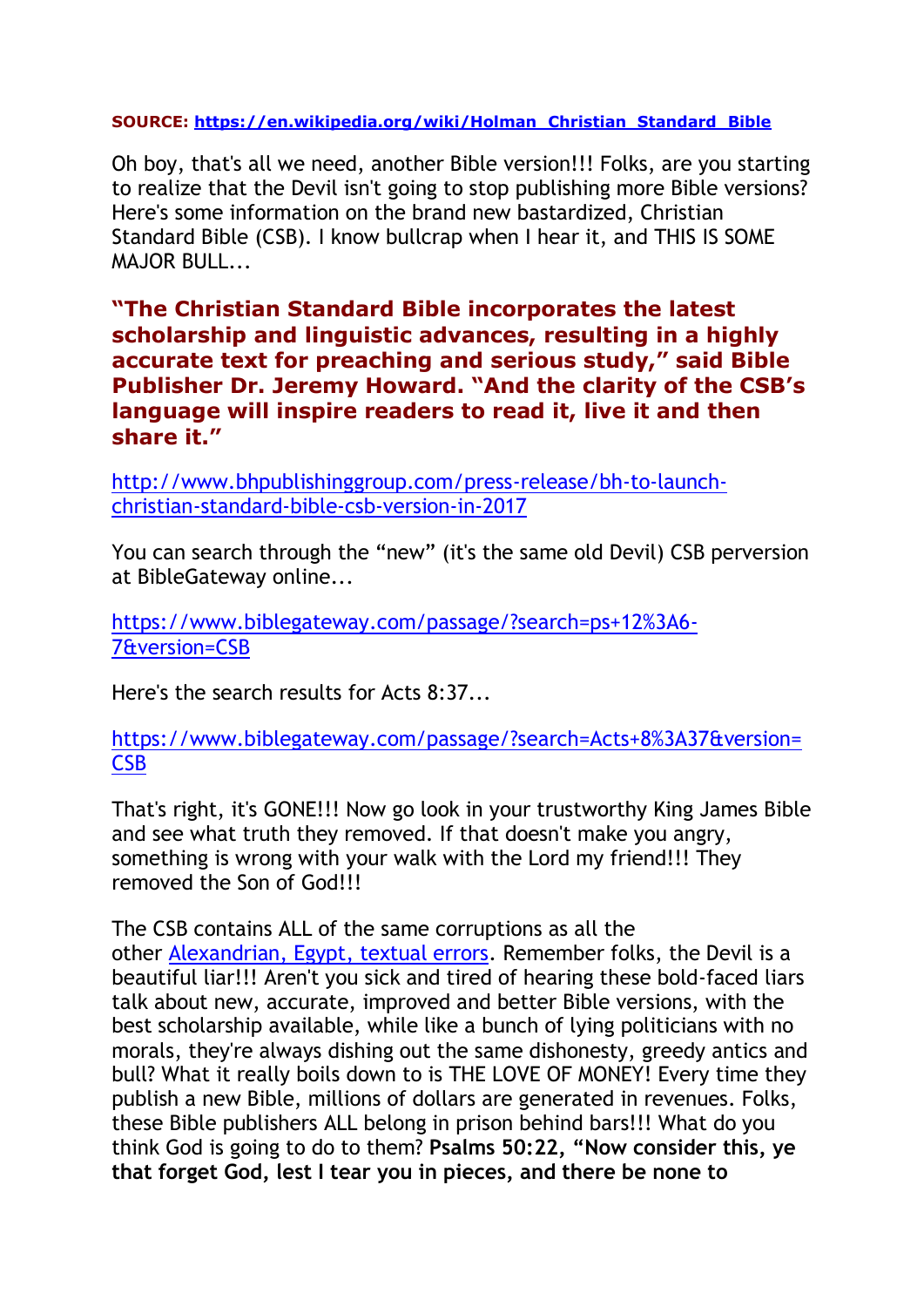**deliver." Revelation 22:19, "And if any man shall take away from the words of the book of this prophecy, God shall take away his part out of the book of life, and out of the holy city, and from the things which are written in this book."**

#### **Are More Bible Versions Bad for the Good Book?**

Yes!!! I found this interesting and accurate article today on the internet, authored by Daniel Burke. It is tragic that the common man can see the problem with umpteen Bible versions, while the average knuckleheaded pastor is wilfully ignorant and woefully indifferent about it...

### *THE CHRISTIAN CENTURY*

**by Daniel Burke October 19, 2010**

**"I think we are drifting more and more to a diverse Babel of translations," said David Lyle Jeffrey, former provost of Baylor University and an expert on biblical translations. Jeffrey believes that Americans need a "common Bible"—a role the King James Version played for centuries—to communicate the grandeur of scripture without reducing it to "shopping-center-level" discourse.**

**"When we have so much diversity we lose our common voice," he said. "It is in effect moving away from a common membership in the body of Christ into disparate, confusing misrepresentations of the rich wisdom of scripture, which ought to unify us."**

**. . . Leland Ryken, an English professor at Wheaton College, a leading evangelical school in Illinois, was more blunt. "When there is wide divergence among Bible translations, readers have no way of knowing what the original text really says," Ryken said. "It's like being given four different scores for the same football game, or three contradictory directions for getting to a town in the middle of the state."**

**. . . Scholars estimate that at least 200 English translations have been published since 1900—many of them revisions**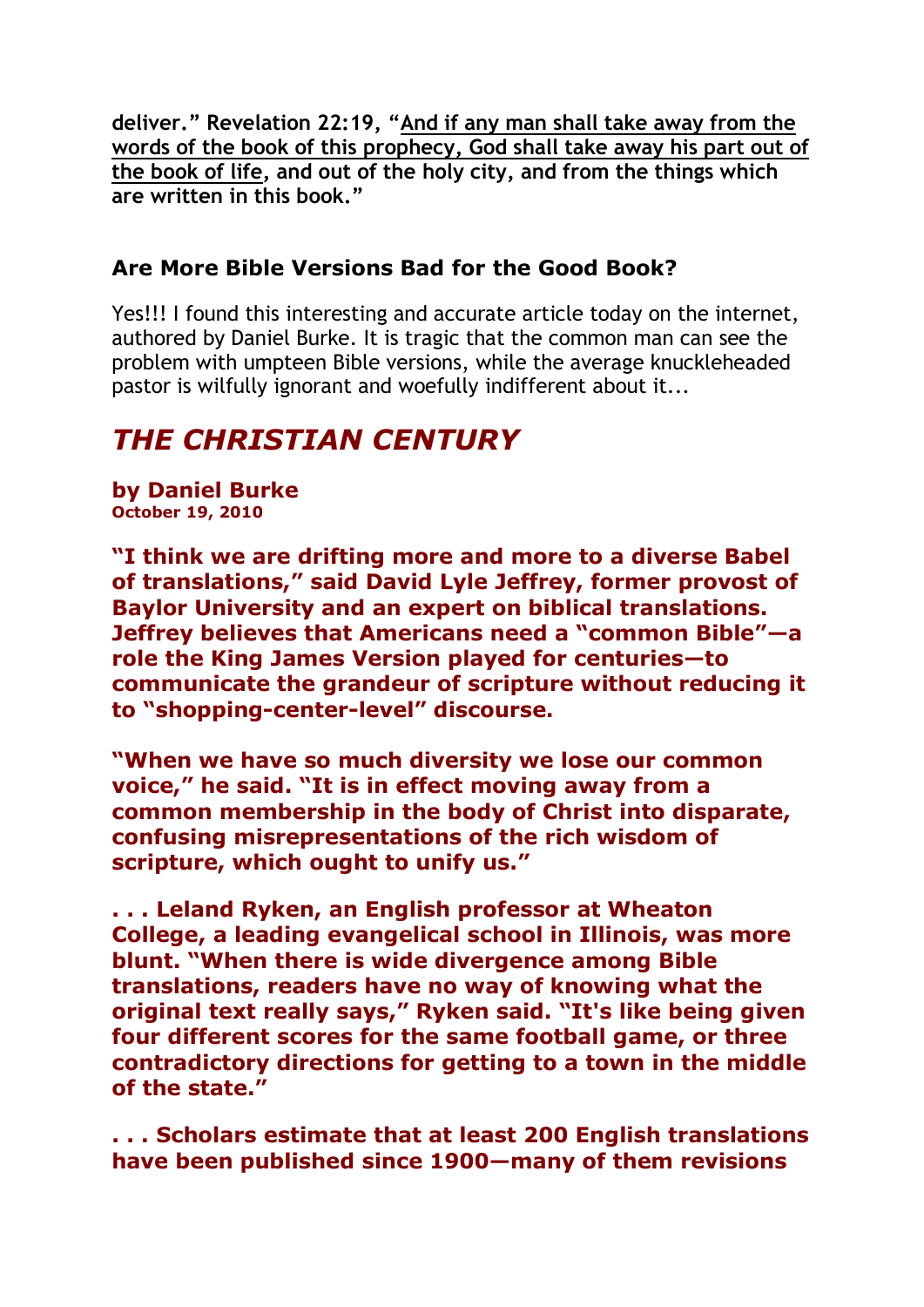**of earlier texts. Sorting out the differences between the New American Bible and the New American Standard Bible, for example, can be daunting even for experienced readers.**

#### **The market can be so confusing and crowded that half of the customers who visit Christian stores to buy a Bible leave without one, according to a study presented to Christian retailers in 2006.**

**READ MORE: [https://www.christiancentury.org/article/2010-10/how-many](https://www.christiancentury.org/article/2010-10/how-many-versions-bible-do-we-really-need)[versions-bible-do-we-really-need](https://www.christiancentury.org/article/2010-10/how-many-versions-bible-do-we-really-need)**

I couldn't have said it any better myself. Having multiple Bible versions in a church is like having four different scores during a ballgame, or having three contradictory sets of instructions while driving. Is anybody listening? Did you get that? That's what I've been trying to say for the past 15 years since I began my online ministry in 2002. Our churches are in trouble folks!!! If all of these Bible versions had come out at once, everyone would have panicked and rejected them. But because they've been published a little here and a little there, over the past century, the churches have been suckered into accepting them... literally, HUNDREDS of English Bible versions!!! It's time for everyone to say, ENOUGH, STOP THE PRESS!!! NO MORE!!!

Respectfully, while listening to their radio station, I heard the senior pastor of a big independent Baptist church down the street from me, explaining one Sunday to his congregation that he wasn't texting during the special music, he was searching through different versions of the Bible to prepare for his sermon. Folks, the man with two watches never really knows what time it really is!!! No wonder our churches are so messed up doctrinally, teaching manmade repentance, aka, Lordship Salvation. My friend, if you don't have a King James Bible, you don't have a Holy Bible!!!!!!!!

#### **What a Bunch of Reckless Ungodly Bastards!**

Literally, the horrible people behind today's corrupt Bible PERversions are "BASTARDS" in the purest sense of the word. I am not using the word as a derogatory expletive, but in its proper

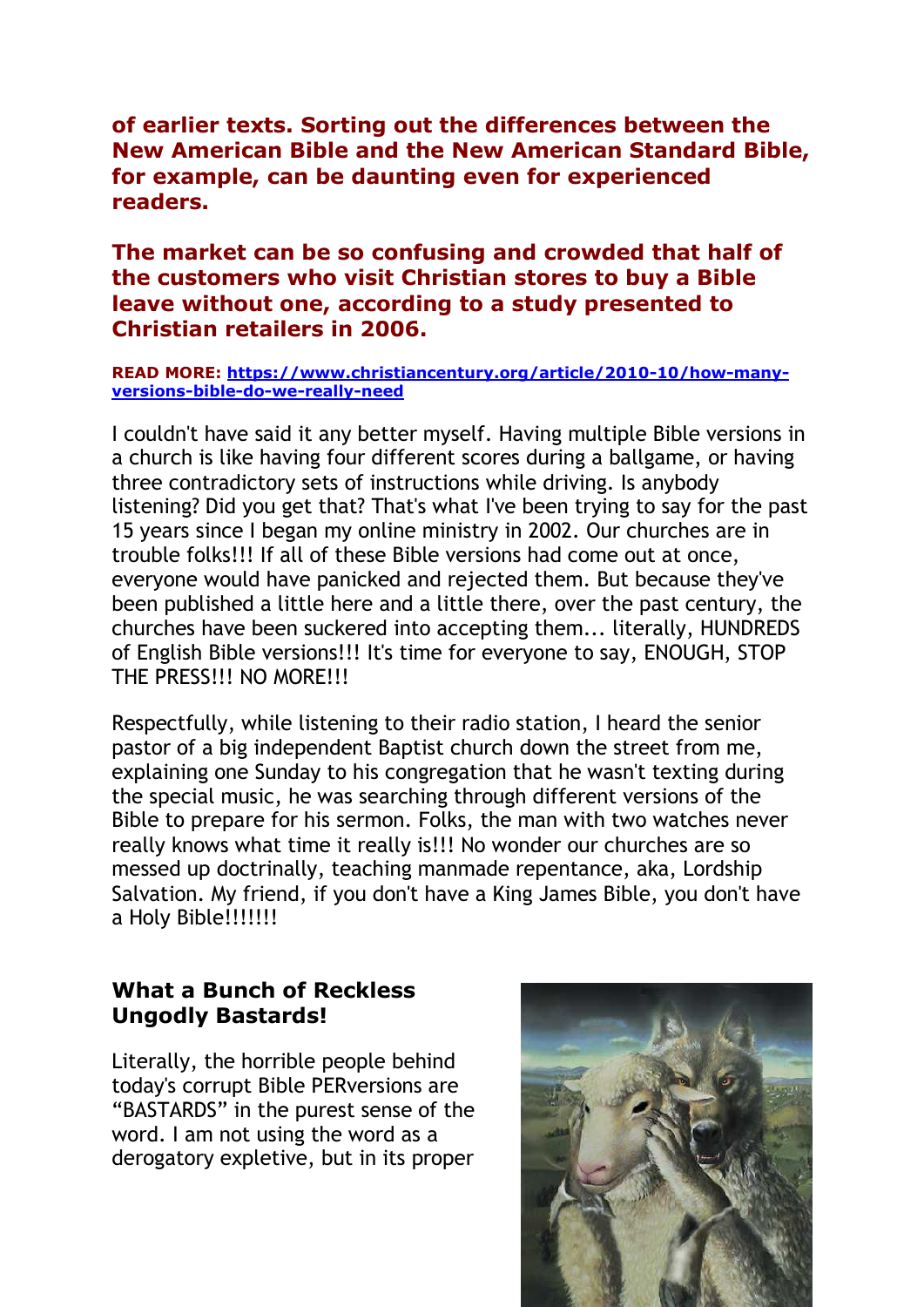dictionary usage. We've got a bunch of bastards in the pulpit today! We've got a bunch of bastard pastors behind the pulpits, who project a misleading appearance that they are men of God, when they are frauds! We've got a bunch of bastard Bible translations in our churches today! We've got a bunch of bastard gospels being taught in the churches today, as corrupt as can be! The Holy Bible pronounces a CURSE upon anyone, even an angel, who pervert the Gospel...

**Galatians 1:6-9, "I marvel that ye are so soon removed from him that called you into the grace of Christ unto another gospel: Which is not another; but there be some that trouble you, and would pervert the gospel of Christ. But though we, or an angel from heaven, preach any other gospel unto you than that which we have preached unto you, let him be accursed. As we said before, so say I now again, If any man preach any other gospel unto you than that ye have received, let him be accursed."**

Today's churches are filled with bozo pastors who are as juggling fools...

**This Bible, that Bible, Pick one, pick all; Doesn't matter, they say, Because we don't have God's Word anyway.**

How do you like the poetry I wrote? Like it or not, it's the truth!!! Amen! Only the King James Bible ONLY crowd proclaim that we have God's perfect, preserved, infallible, inspired and pure words today!!! ALL of the professed Christians who use and support the corrupt modern Bible versions, claim that we do not have a perfect word-for-word Holy Bible today. Case in point, here is what Moody Bible Institute (MBI) says on their website (as of June 2017)...

**The Holy Spirit guided and controlled the writers of Scripture, who used their own vocabularies and styles but wrote only what the Holy Spirit intended. This is true only of the original manuscripts, not the copies or translations. Although the original manuscripts have been lost to us, God has preserved the biblical text to a remarkable degree. [emphasis added]**

**SOURCE: <https://www.moodyglobal.org/beliefs/bible/>**

So, clearly, Moody doesn't believe that we have a perfect Holy Bible today. Instead, they believe that **at best** we only have a Bible in which "God has preserved the biblical text to a remarkable degree."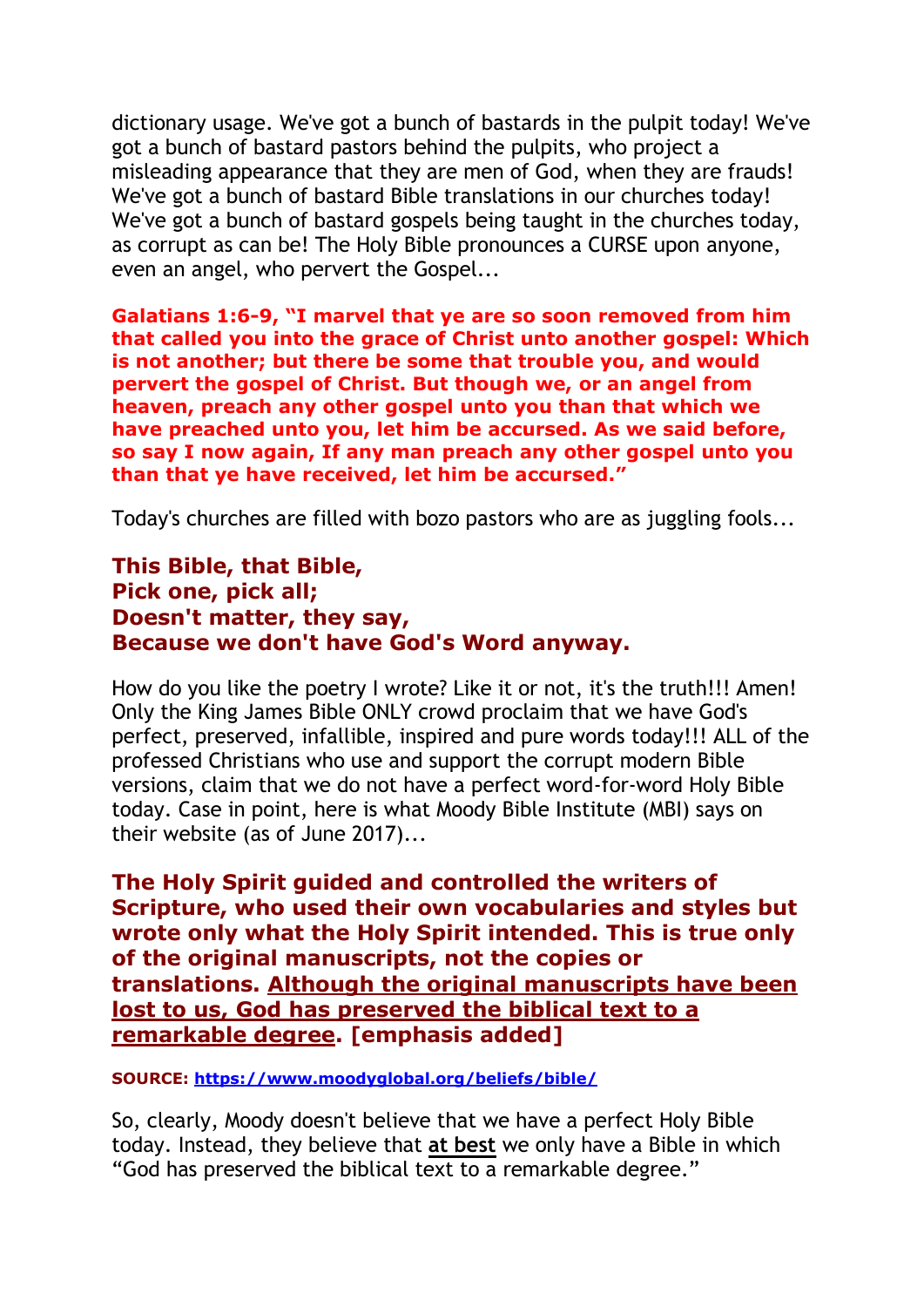Unfortunately, Moody doesn't and WON'T specify WHICH BIBLE they are talking about. That's because they are deliberately being vague to avoid controversy. My friend, a soldier who can only fire his gun to shoot somewhere in the ballpark isn't good enough! If a soldier can't hit the target, then he is worthless. There is no glory in coming in second place. Do you know what finishing second place really means? It means that you were THE FIRST LOSER!!! Winning matters! I don't want to be second place. And if I do come in second place, I'm going to go home disgusted, and not relish being the first loser!

Don't you dare tell me that God, Who promised to preserve His very pure words (as silver tried in a furnace of earth seven times) unto every generation (Psalms 12:6-7 - King James Bible), did a sloppy job and left us with [900 English Bibles](http://www.jesusisprecious.org/bible/confusion.htm) to sort through to find THE TRUTH. Folks, that is what Moody believes. That is what Bob Jones College believes. That is what their graduates believe! That is what 90% of the Baptist pastors in America today believe!!! You'll NEVER heard a "preacher" (if that's what you call these sorry devils), say that the New International Version (NIV) is God's inspired, perfect, pure, infallible Word! Today's pastors have no gonads!!! You'll NEVER hear your pastor say that the Easy-To-Read Version (ERV) is God's perfect Word, the one that you can trust! You'll never hear your pastor exclaim that the ERV is God's infallible, pure, perfect, inspired Word in English!!!

You'll never hear today's amateur pastors, who are wicked (because they've been warned but don't care), proclaim the perfection of the modern Bible PERversions!!! They just DON'T CARE!!! Well I care, because God cares! How much does God care? **Psalms 138:2, "I will worship toward thy holy temple, and praise thy name for thy lovingkindness and for thy truth: for thou hast magnified thy word above all thy name."** Did you read that... THOU HAST MAGNIFIED THY WORD ABOVE ALL THY NAME!!! The reason why is obvious, because just as a man is only as good as his word, so also is God only as good as His Word!!!

Let me ask you a question my friend. What would you think about a man who changes his message continually? You'd think that he is a doubleminded man, an opportunist, a con-man who'll say different things to different groups (like a chameleon changes colors to match its surroundings) to manipulate them. That's what most politicians do, don't they! They lie their way into office, while in office and after leaving office. It seems that one of the qualifications of being an American politician is to be a big liar! And sad to say, it seems that the number one qualification of being a Baptist pastor today is to be indifferent (it doesn't matter which Bible you use).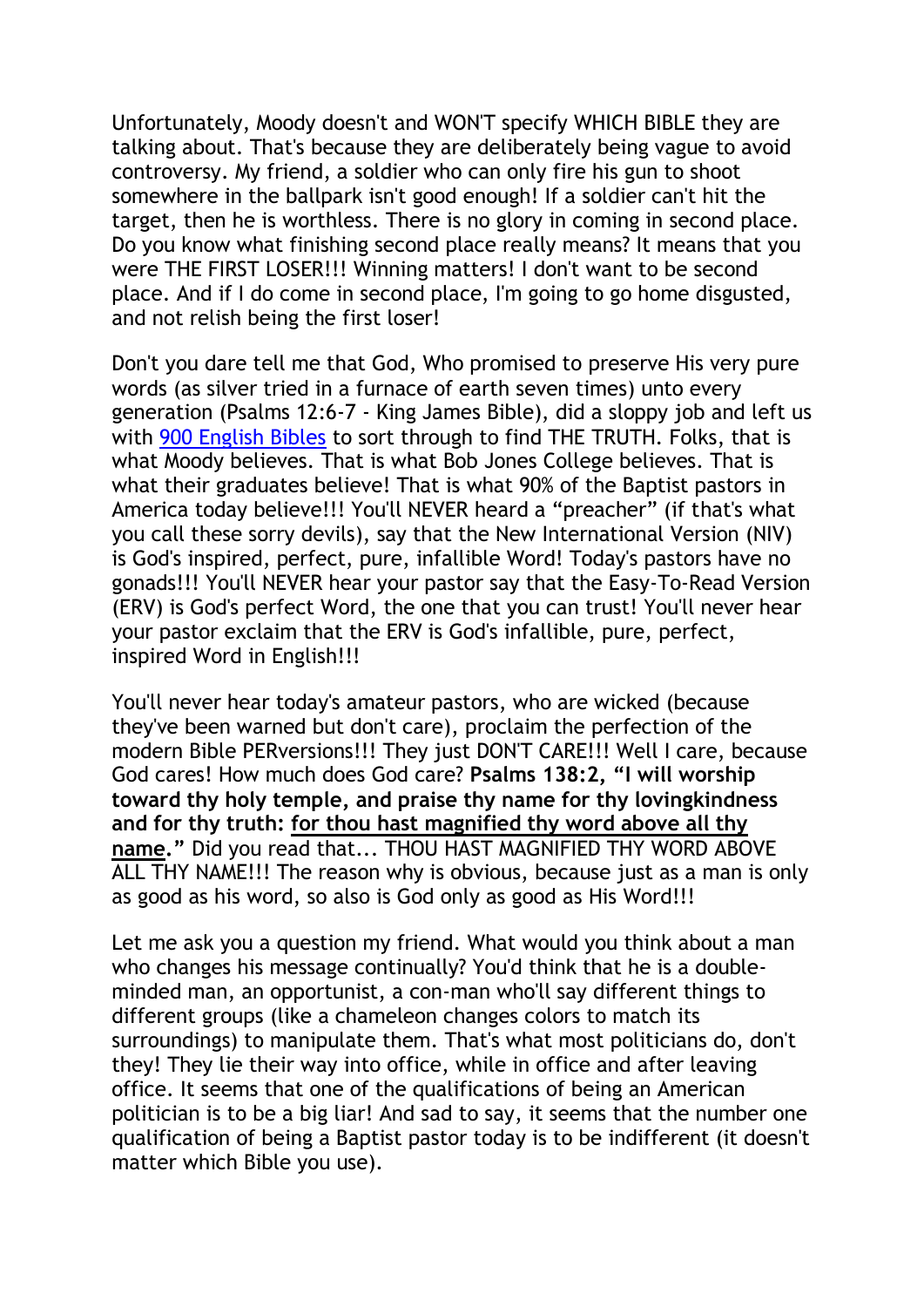#### **Pastors Just Don't Care About the Purity of Truth**

I talked with one shameful local associate Baptist pastor, who uses and promotes the Easy-To-Read Version (ERV) in his church. I kindly admonished him that Satan has corrupted the modern Bible versions, including the one that their church uses. Do you know what his cowardly defense was? He said, "We'll I don't agree with all of the Bible versions today." What a lame excuse! I knew



he was full of bologna, because ALL the modern Bible revisions contain THE SAME CORRUPTIONS! They all corrupt Psalms 12:6-7 (as I'll show you in a moment. Truly, a picture is worth 1,000 words).

Kindly, that local Baptist associate pastor, although I love and still pray for him, ought to be fired for theological incompetence. He ought to be fired for not caring about THE TRUTH. The Lord warned us that if we are not faithful in that which is LEAST, neither will He trust us with MUCH. Certainly, the purity of God's Word is not the least of matters, but today's pastors treat it as such. How terrible and sinful. **Luke 16:10, "He that is faithful in that which is least is faithful also in much: and he that is unjust in the least is unjust also in much."** Those Bob Jones affiliated pastors are not right with God, and according to the Scriptures are unjust also in much!!! Truly, they're a bunch of yuppies, arrogant, spoiled brats!

The early New Testament Christians hated the apostle Paul, because he stepped on their toe with THE TRUTH. **Galatians 4:16, "Am I therefore become your enemy, because I tell you the truth?"** Likewise, the Bob Jones University camp don't like me, even hating me, so much that they have blackballed me, refusing to even wave back at me when I lovingly wave to them. That's Okay, they cannot stop me from loving them, and I SURE DO LOVE THEM, immensely! I am far from perfect, but I want to be. One of the happiest thoughts I have is knowing that I won't be able to sin anymore in Heaven. What a glorious day that will be!!! I want a resurrected body that is incapable of sinning, so I can completely please my dear Savior, and do the right thing all the time. Even so, come, Lord Jesus!!!

I love the Bob Jones camp enough to keep telling them THE TRUTH, and one day when they figure it out, they'll realize just how much I truly love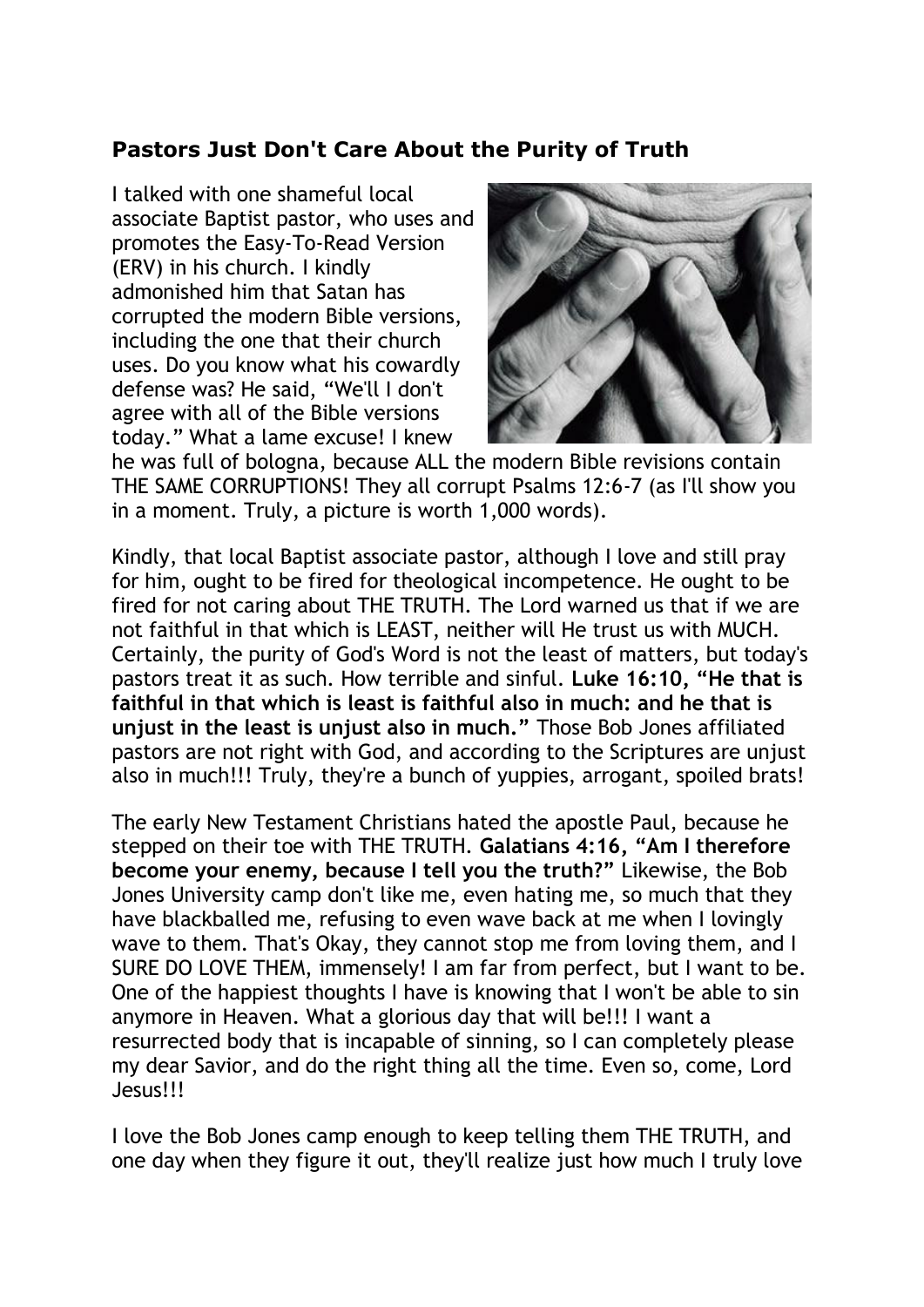them, and was simply trying to help them; but then it will be too late and they'll lose eternal rewards for not being faithful. They sit idle on the sidelines, making an earthly salary, while their brethren (like me) are persecuted on the front lines for fighting the battle. There is a world of difference between working a religious job (which they erroneously call "serving God"), verses actually serving God by seeking, preaching and upholding THE TRUTH!!! I CARE! Sometimes I care too much, which gets me into trouble, but I'd rather care too much than not enough. The love of money has destroyed our churches! This is why Jesus plainly warned that NO MAN can serve both God and mammon, for he will love the one and hate the other. **Luke 16:13, "No servant can serve two masters: for either he will hate the one, and love the other; or else he will hold to the one, and despise the other. Ye cannot serve God and mammon." John 8:45, "And because I tell you the truth, ye believe me not."**

#### **The Modern Bible Version Assault Against Psalms 12:6-7**

Nearly every Bible version today butchers Psalms 12:6-7, saying that God preserves the saints or Jews instead of the pure words of God. The King James Bible teaches that God's words are very pure, as silver tried in a furnace of earth. Still today, the best method for purifying metals is to heat them to their melting points, and let gravity separate them. The lightest metals float to the top, while the heavier elements sink to the bottom of the refining pot. Doing this seven times produces the purest silver. It is these purest words of God that are preserved unto every generation. Since the modern greedy Bible-butchers are continually changing the Word of God to make money, it is not surprising that they corrupted this Bible passage to say that God preserves the saints instead.

Look how ONLY the beloved KING JAMES BIBLE promises that God will preserve HIS WORDS unto every generation. All the other PERversions change (corrupt) it to God will preserve us...

#### **King James Bible (KJB)**

Psalms12:6-7, "The words of the LORD are pure words: as silver tried in a furnace of earth, purified seven times. **Thou shalt keep them, O LORD, thou shalt preserve them from this generation for ever."**

#### **The Common English Bible (CEB)**

Psalms 12:6-7, "The LORD's promises are pure, like silver that's been refined in an oven, purified seven times over! You, LORD, will **keep us, protecting us from this generation forever."**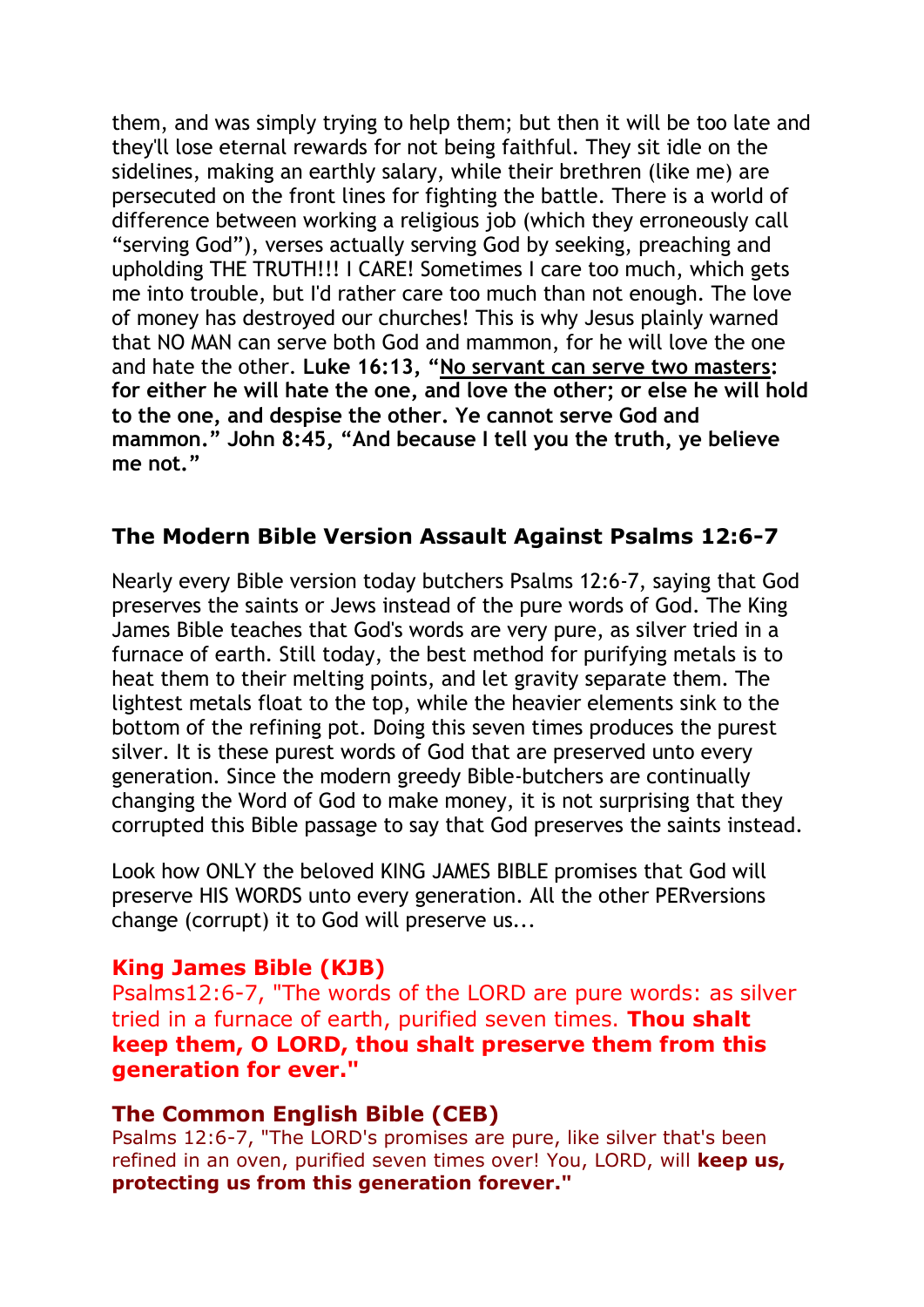#### **The Christian Standard Bible (CSB)**

"The words of the Lord are pure words, like silver refined in an earthen furnace, purified seven times. You, Lord, will guard us; you will **protect us from this generation forever."**

#### **The Complete Jewish Bible (CJB)**

Psalms 12:6-7, "The words of ADONAI are pure words, silver in a meltingpot set in the earth, refined and purified seven times over. You, ADONAI, **protect us; guard us forever from this generation."**

#### **The Message Bible (MSG)**

Psalm 12:6-7, "God's words are pure words, Pure silver words refined seven times In the fires of his word-kiln, Pure on earth as well as in heaven. God, **keep us safe from their lies, From the wicked** who stalk us with lies."

#### **Good News Translation (GNT)**

salm 12:6-7, "The wicked are everywhere, and everyone praises what is evil. Keep us always safe, O Lord, and **preserve us from such people."** P

#### **New International Reader's Version (NIRV)**

Psalm 12:6-7, "The words of the LORD are perfect. They are like silver made pure in a clay furnace. They are like silver made pure seven times over. Lord, **you will keep us safe. You will always keep sinners from hurting us.**"

#### **New Century Version (NCV)**

Psalm 12:6-7, "The Lord's words are pure, like silver purified by fire, like silver purified seven times over. Lord, **you will keep us safe; you will always protect us from such people.**

#### **Revised Standard Version (RSV)**

Psalm 12:6-7, "The promises of the LORD are promises that are pure, silver refined in a furnace on the ground, purified seven times. Do thou, O LORD, **protect us, guard us ever from this generation."**

#### **Today's New International Version (TNIV)**

Psalm 12:6-7, "And the words of the LORD are flawless, like silver purified in a crucible, like gold refined seven times. You, LORD, will keep the needy safe and **will protect us** forever from the wicked."

#### **New Revised Standard (NRS)**

Psalm 12:6-7, "The promises of the Lord are promises that are pure, silver refined in a furnace on the ground, purified seven times. You, O Lord, will protect us; **you will guard us** from this generation forever."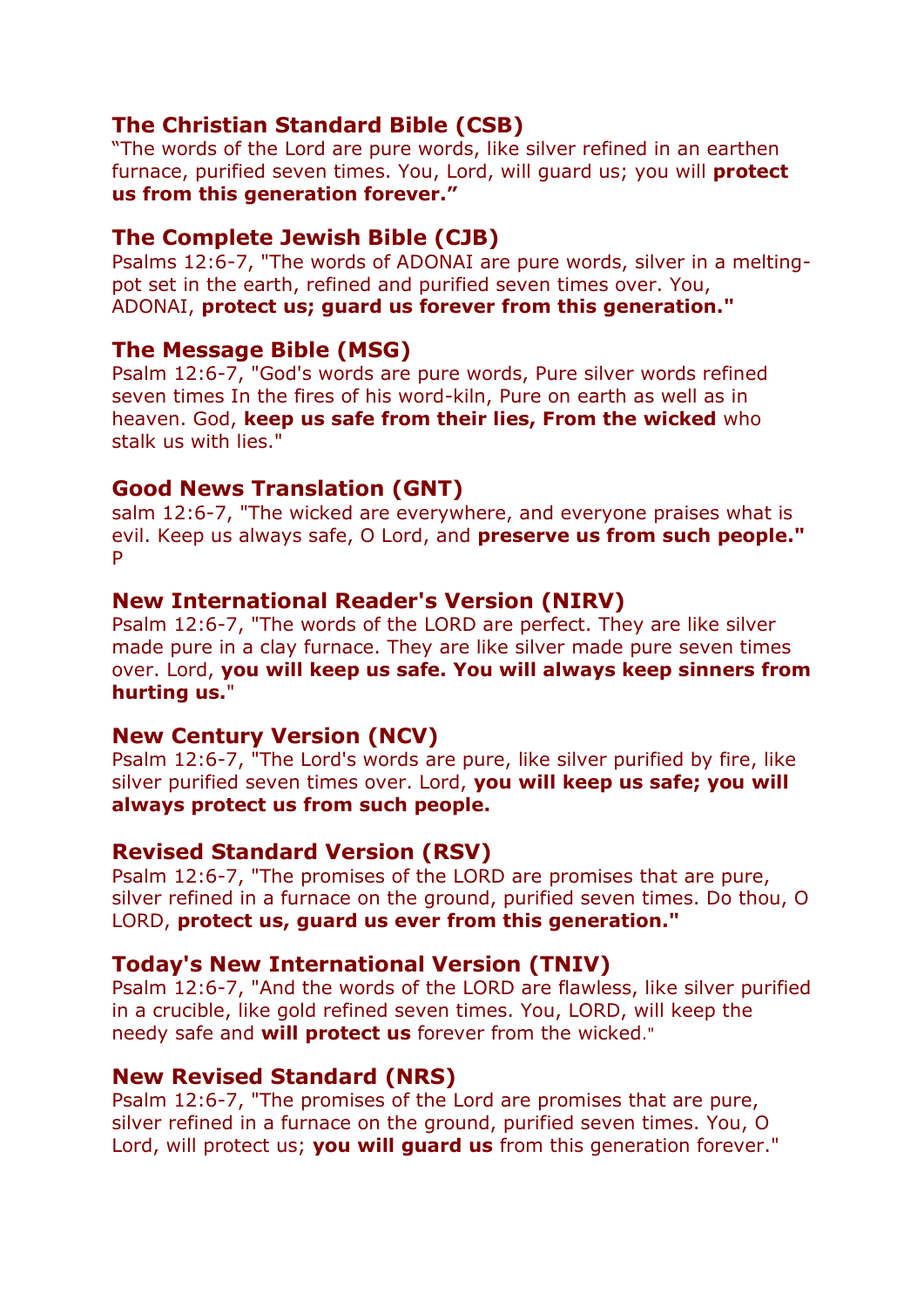#### **New Living Translation (NLT)**

Psalm 12:6-7, "The LORD 's promises are pure, like silver refined in a furnace, purified seven times over. Therefore, LORD, we know **you will protect the oppressed**, preserving them forever from this lying generation."

#### **New International Version (NIV)**

Psalm 12:6-7, "And the words of the LORD are flawless, like silver refined in a furnace of clay, purified seven times. O LORD, you **will keep us safe and protect us** from such people forever."

Do you plainly see how the ungodly have corrupted the meaning of the inspired Words of God? ONLY THE KING JAMES BIBLE PROMISES THAT GOD WILL PRESERVE HIS VERY PURE WORD UNTO EVERY GENERATION!!! Shame on any pastor or Christian leader who supports the modern bastard (counterfeit) Bible versions that trash out Biblical doctrine. The big question is do you care? Do you care???

ONLY the King-James-Bible-Only camp, like me, boldly proclaim the perfection, purity and inspiration of the King James Bible. Birds of a feather flock together. All of today's apostate Bible colleges, like Bob Jones University (BJU) and Moody Bible Institute (MBI), are supportive of the Devil's Bible-of-the-month club. The new Bible versions just keep coming, one after the other, making thousands of unnecessary changes to the Word of God. Did you know that the 2011 NIV compared to the 1984 NIV, [changed its content by 38.8%?](http://www.jesusisprecious.org/bible/niv/it_keeps_changing.htm) You can stick that Bible where the sun don't shine!

#### *Psalms 119:140, "Thy word is very pure: therefore thy servant loveth it."*

The psalmist (David) loved God's Word because it is VERY PURE!!! Do you think for one second that David would have still loved God's Word, if he had to choose between the following multitude of Bible versions today (and this is just a partial list)...

SUM OUT TIM ABP INT HEB PAR WRD PEO KJS CHI FUL SPL BAR CAL CLA DAR GIL GSB GUZ JFB KAD KJT MHC MHW SCO TSK WES NIV NLT ESV NAS GWT KJV ASV DRB ERV WEB WLC WLV WLO WLT BHS BHO BHT ALE PAL SEP SPU SPT VUL AKJ BBE DBY KJP OJB WBS NIV NLT ESV NAS GWT KJV ASV DRB ERV WEB WLC WLV WLO WLT BHS BHO BHT ALE PAL SEP SPU SPT VUL AKJ BBE DBY KJP OJB WBS YLT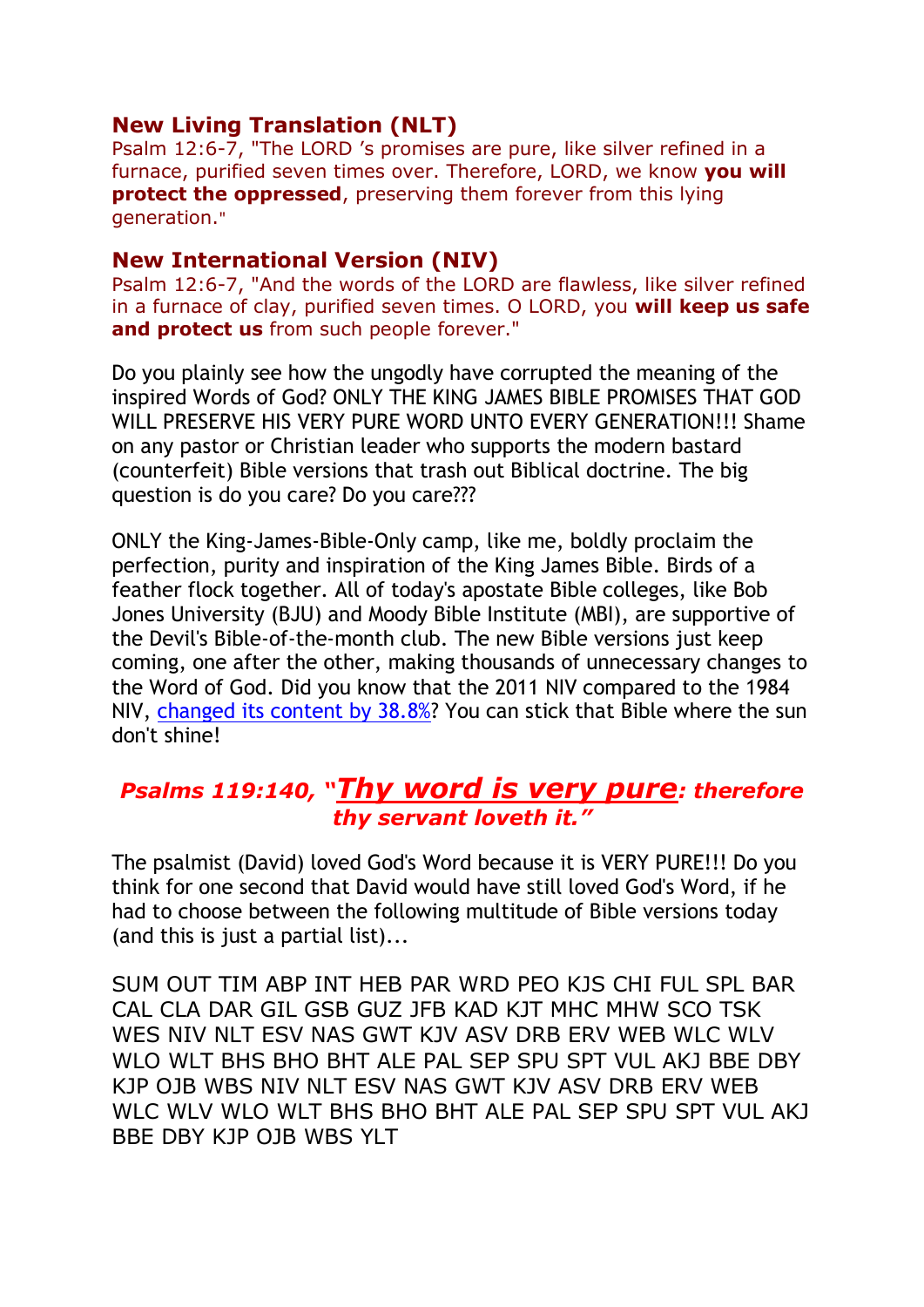The reason why there are so many Bibles is obvious. First, because the Devil wants to confuse everybody. Second, because of the sinful love of money which drives the evil market of Bible-corrupters. 1st Timothy 6:10 teaches that the LOVE OF MONEY IS THE ROOT OF ALL EVIL. Many people will do anything for money. This is why the Bible plainly reaches that NO MAN can serve God and mammon (wealth). Ye cannot serve God and mammon. You'll cling to one and hate the other, and there are no exceptions. **Matthew 6:24, "No man can serve two masters: for either he will hate the one, and love the other; or else he will hold to the one, and despise the other."** How pure can God's Word be if the Lord intentionally preserved His words in hundreds of English translations, which are based upon different Hebrew and Greek manuscripts? Obviously, not pure at all.

Theological illegitimacy is everywhere today!!! We're surrounded in America and around the world with bastard (illegitimate) Bible versions that are corrupt. They do not faithfully convey God's words, as I evidenced to you from Psalms 12:6-7. Please notice that ALL of the modern Bible versions contain the same corruptions. This is because they have all been translated from the same corrupt texts whic[horiginated](http://www.lovethetruth.com/bible/them_that_sin-bible_corrupters.htm)  [from Alexandria, Egypt.](http://www.lovethetruth.com/bible/them_that_sin-bible_corrupters.htm) Our beloved King James Bible came from the [Textus Receptus](https://www.soulwinning.info/bible/kjv_chart-large.gif) (smaller chart). Please see, [Lineage Of The Corrupt](http://www.jesusisprecious.org/bible/translation_origins.htm)  [Versions.](http://www.jesusisprecious.org/bible/translation_origins.htm)

Our church pulpits worldwide today are occupied with phonies. I have little respect for a man who calls himself a shepherd of the flock (who's supposed to be feeding the Lord's sheep), who searches through multiple Bible versions, lacking enough spiritual discernment to see what Satan is doing, publishing misinformation to deceive people.

#### *Psalms 119:140, "Thy word is very pure: therefore thy servant loveth it."*

#### **[Seven Infallible Proofs of the King James Bible](https://www.soulwinning.info/bible/SevenInfallibleProof-KingJamesBible.pdf)**

**[The Battle For](https://www.soulwinning.info/bible/TheBattleforGodsWord.pdf) God's Word** (Evangelist Allen Domelle)

### **[Are More Bible Versions Bad for the Good](https://www.christiancentury.org/article/2010-10/how-many-versions-bible-do-we-really-need)  [Book?](https://www.christiancentury.org/article/2010-10/how-many-versions-bible-do-we-really-need)**

*"If America does not wake up, her tombstone will read, 'She died because her pastors substituted visions, prophecies, dreams, man's words, and tongues for the*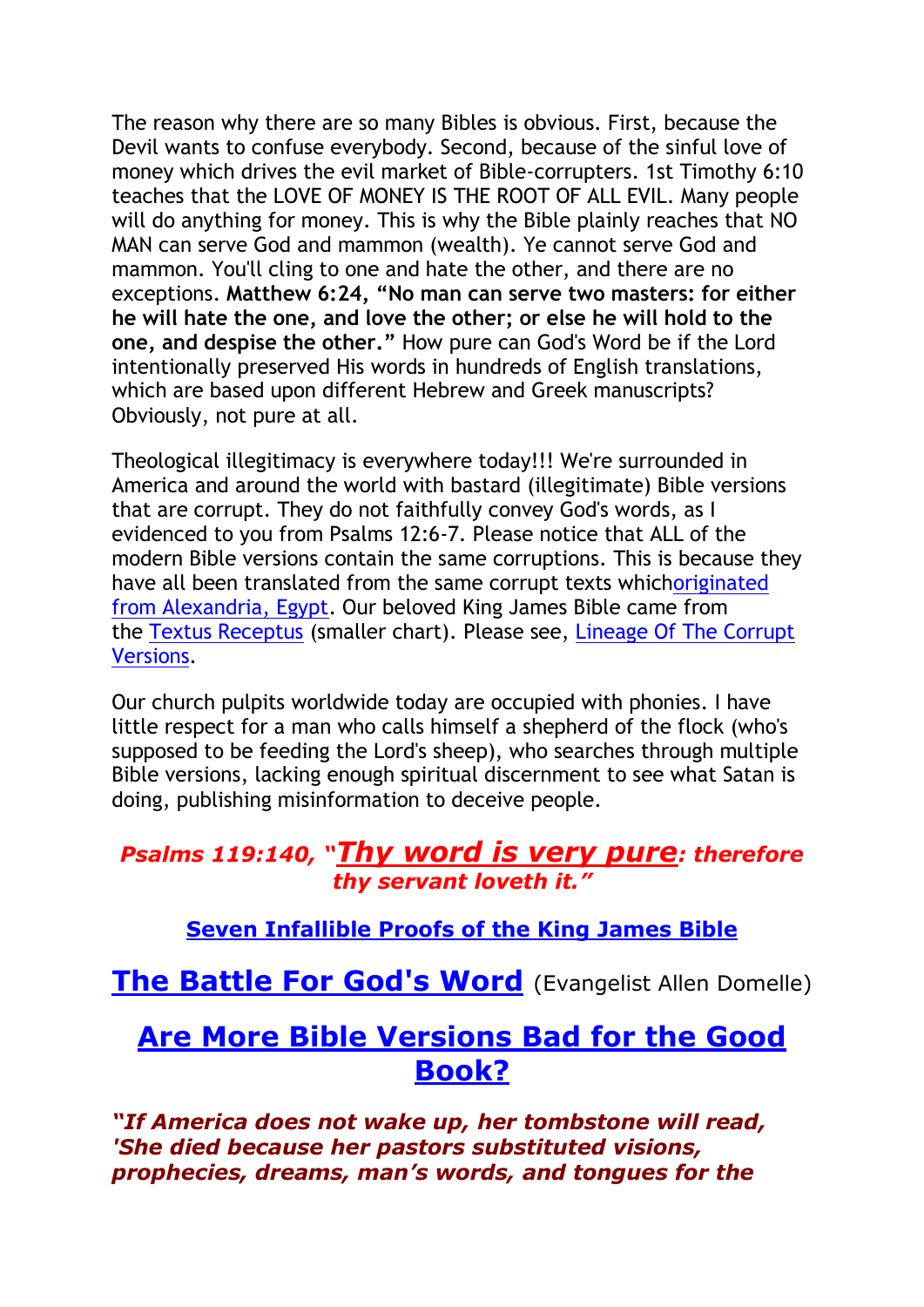*Words of God.'"* **—Dr. Bob Gray Sr., "[Do We Have An Every Word Bible In](http://www.bobgraysr.com/2017/06/do-you-have-every-word-bible.html)  [2017?](http://www.bobgraysr.com/2017/06/do-you-have-every-word-bible.html)"**

## *Jesus is Preparing [A PLACE](https://www.soulwinning.info/bd/a_place.htm) for Every Believer!!!*

*In my Father's house are many mansions: if it were not so, I would have told you. I go to prepare a place for you. And if I go and prepare a place for you, I will come again, and receive you unto myself; that where I am, there ye may be also."* **—John 14:1-3**

Amen, amen; amen and amen! What a glorious day that will be!

*"In flaming fire taking vengeance on them that know not God, and that obey not [THE GOSPEL](http://www.jesusisprecious.org/fundamentals/gospel.htm) of our Lord Jesus Christ."* **— 2nd Thessalonians 1:8**

*[Ye Must Be Born Again!](https://www.soulwinning.info/articles/born_again.htm) | [How to Be Saved](https://www.soulwinning.info/tracts/how_to_be_saved.htm)*

Jesus is Precious!

**[You Need HIS RIGHTEOUSNESS!!!](https://www.soulwinning.info/articles/true_righteousness.htm)**